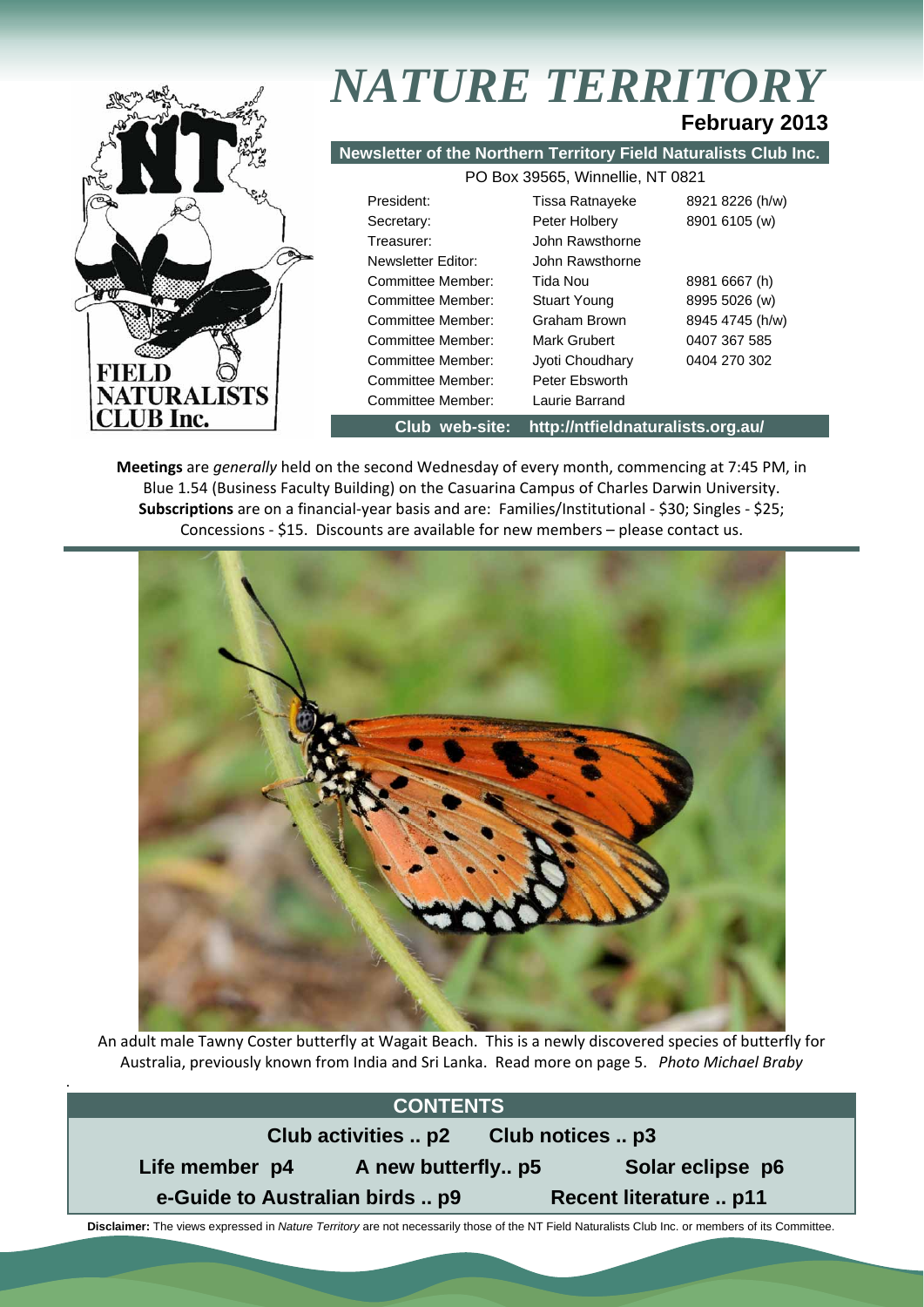# **Club activities**

February meeting. Wednesday February 13, 7:45 PM. Blue 1.54 (Business Bldg.), CDU Casuarina.

NOTE: Our meeting room has permanently moved to a different room in the same building used last year.

### **A reptile and toad update Graeme Sawyer**

Reptile populations in the top end have taken a significant hit from the arrival of cane toads into our ecosystems. Whilst the reptile populations have not been studied to the same degree as mammals there is significant evidence of population level declines.

Varanid lizards are a major group of predators and we know all too little about them. Their decline has been one of the biggest and there are now concerns about the flow on impacts from the loss of these apex predators.

As we continue to study cane toads and our reptiles and look at the impact of cane toads we are finding some interesting elements in the decline. We have a much greater knowledge of cane toads and a better understanding of their impacts on some species.

East Point reserve in Darwin is a focus for a CFOC funded study "Reversing Reptile Decline" where we think we are seeing one mechanism that helps Monitor populations persist. We have been capturing reptiles and microchipping them and have caught 17 Yellow‐spotted Monitors *Varanus Panoptes*, 21 Frill –necked lizards and 3 bluetongues on the site to date.

Graeme's talk will give an update on our knowledge regarding toads and a overview of the reptile research.



Left: Yellow‐spotted Monitor Varanus Panoptes inspecting a trap. Photo Graeme Sawyer.

Graeme Sawyer is the coordinator of FrogWatch which was set up in 1991 to gather better information about the frogs of North Australia, their distribution and to increase community awareness about frogs. Cane Toads have hijacked the agenda in recent years and now much effort and research is devoted to monitoring their spread, controlling populations and evaluating their impact on the environment.

**●●●●●●●●●●●●●●●●●●●●●●●●●●●●●●●●●●●**

**March meeting:** To be advised

**●●●●●●●●●●●●●●●●●●●●●●●●●●●●●●●●●●●**

**Top End Native Plant Society** General meetings are held on the 3<sup>rd</sup> Thursday of the month at the Marrara Christian College, corner Amy Johnson Ave. and McMillans Road, and commence at 7:30 PM (speaker at 8 PM). Visit http://www.topendnativeplants.org.au/index.php or contact Russell Dempster on 8983 2131.

February meeting: 21 February: Tony Cox – "Remnant bush in urban areas"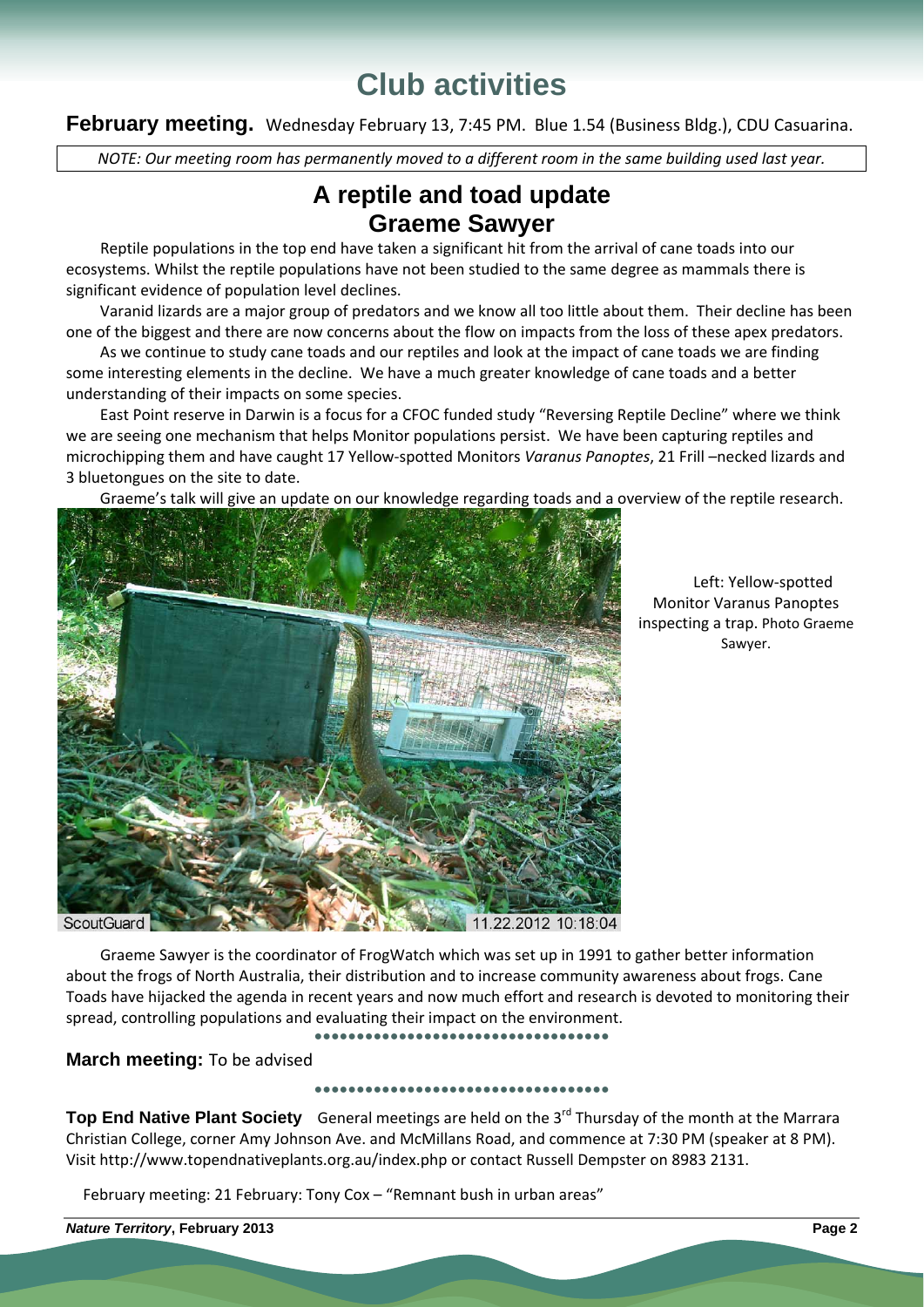# **Club activities**

### **February field trip. Sunday 17 February 8.30am A tour of the lizard research area at East Point led by Graeme Sawyer**

This is an opportunity to visit the CFOC funded lizard research area at East Point to check the traps and the cameras and do a search for any yellow‐spotted monitors, frillies or bluetongues. We could catch and microchip any animals if we get the chance.

Meet at the carpark at the far end of Lake Alexander. Contact Tissa on 8921 8226 if you would like more information.



Left: A Yellow‐spotted Monitor ready for release. Photo Graeme Sawyer.

### **Club notices**

**Thank you:** The previous issue was edited by **John Rawsthorne**, proof‐read by **Erica Garcia** and collated and mailed by **Laurie Barrand**. It was printed using equipment kindly made available by **Delia Lawrie MLA** at her Karama electoral office.

#### **●●●●●●●●●●●●●●●●●●●●●●●●●●●●●●●●●●●**

**Need a Club membership form?** Go to: http://sites.google.com/site/ntfieldnaturalists/downloads.

#### **●●●●●●●●●●●●●●●●●●●●●●●●●●●●●●●●●●●**

**Newsletter contributions welcome:** Sightings, reports, travelogues, reviews, photographs, sketches, news, comments, opinions, theories ..... , anything relevant to natural history. Please forward material to Tissa at *tissa@imprintdesign.com.au* or the Club's postal address, or contact him on 8921 8226.

Deadline for the March newsletter: Friday 22 February.

#### **●●●●●●●●●●●●●●●●●●●●●●●●●●●●●●●●●●●**

**Club library:** The Club's journal and book collection is available to members. Lists of holdings can be found on our web-site: http://sites.google.com/site/ntfieldnaturalists/library. The library is housed in two sections:

Books, reports and CDs: at the medical clinic of Dr. Lyn Reid in the Rapid Creek Business Village. This can be accessed directly between 9 AM and 2:30 PM Tuesday to Thursday, and 4–6 PM on Tuesday, or indirectly by phoning Lyn at work on 8985 3250.

Journals: in the office of Stuart Young at the Biodiversity Unit at Berrimah. These can be accessed by ringing Stuart on 8995 5026 (w).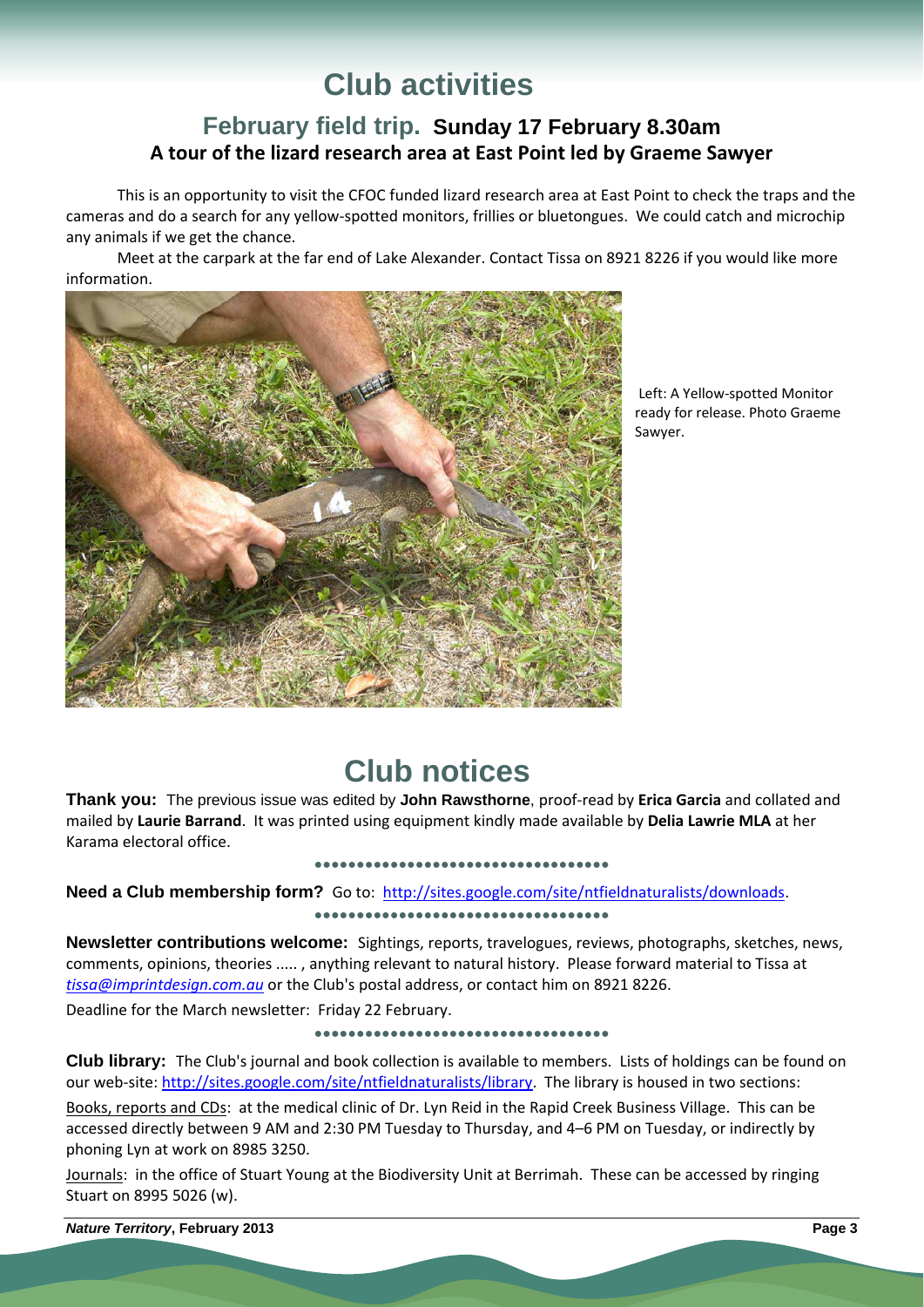**Leanyer Ponds:** Access to Leanyer Ponds is generally available after induction through PAWC. To commence the induction process go to https://www.rapidinduct.com.au/powerwater/waterservices. A key to the ponds may be obtained on payment of a \$50 deposit. Only those who have undertaken the induction and signed an indemnity can enter Leanyer Ponds.

Bryan Baker has keys for the Alice Springs Sewage Ponds, available for collection in Darwin by members before they head south. Bryan can be reached in Darwin on 8948 2196.

**●●●●●●●●●●●●●●●●●●●●●●●●●●●●●●●●●●●**

*Northern Territory Naturalist***:** The Editorial Committee of the Club's journal, the *Northern Territory Naturalist*, is now finalising printing of issue no. 24. The journal publishes works concerning any aspect of the natural history and ecology of the Northern Territory or adjacent northern Australia, and may include Reviews, Research Articles, Short Notes, Species Profiles and Book Reviews.

The *Northern Territory Naturalist* is a registered, peer‐reviewed journal (ISSN 0155‐ 4093). Author instructions may be downloaded from our web‐site: http://sites.google.com/site/ntfieldnaturalists/journal.

If possible, manuscripts should be submitted in digital form by email to *michael.braby@nt.gov.au*. Manuscript editors are Drs Michael Braby, Lynda Prior and Anke Frank. Louis Elliott is the production editor.



Originals are available of most back issues, some are available as photocopies only, and

several recent issues are out‐of‐print but individual papers are available as pdfs. The journal page of the Club's web-site has an order form for back issues. Free pdfs of papers from issue 18 (2005) onwards are available from the authors or by contacting Lou Elliott, email *louis.elliott@nt.gov.au*.

**●●●●●●●●●●●●●●●●●●●●●●●●●●●●●●●●●●●**

### **Our first Honorary Life Member: Don Franklin**

The club committee decided at its January meeting to confer life membership on Don Franklin. Don (pictured below on a field trip in February 2011) was a tireless and passionate ecologist based in Darwin from 1993 to 2012, and has been instrumental in making the club what it is today. As Don now lives in Queensland, we have advised him of this award and will present him a certificate via Australia Post.

Check out Fiona Douglas' excellent article about Don in the March 2012 newsletter at https://sites.google.com/site/ntfieldnaturalists/2012‐newsletters



*Nature Territory***, February 2013****Page 4**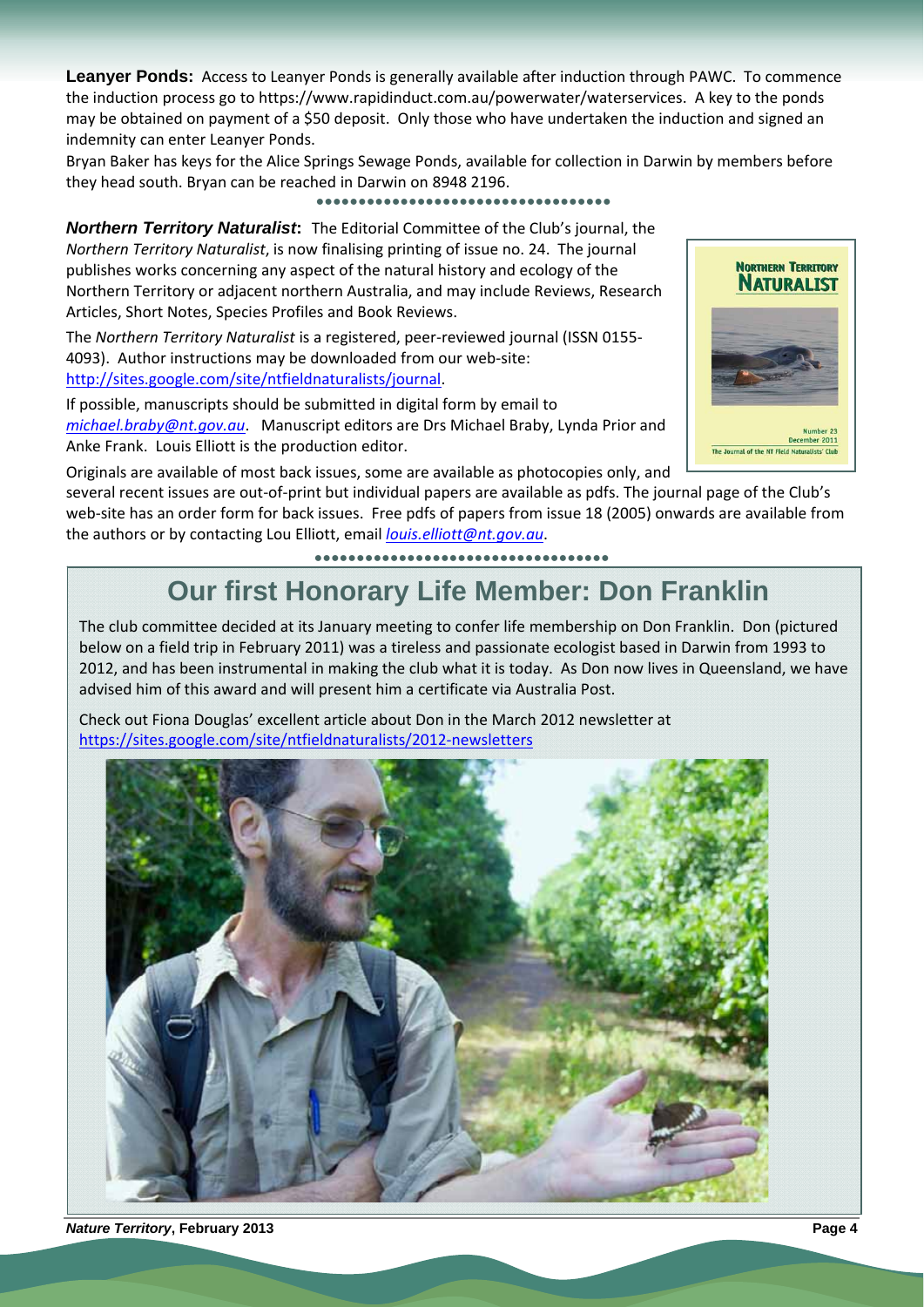### **The Tawny Coster** *Acraea terpsicore* **in the Northern Territory, a new butterfly for Australia**

#### **Michael F. Braby**

During the Easter holiday break in 2012, Chris Sanderson from Brisbane visited the Cox Peninsula to do some bird watching and visit friends. On 9 April 2012, Chris recorded 15 adults of an unfamiliar butterfly at three sites at Wagait Beach. Several adults were photographed and most butterflies were observed close to the beach at a site not far from the town centre.

Subsequently, and to my surprise, I recorded the species at Dundee Beach where I collected a single male on 19 April 2012. Three days later I captured a second male on a mesa near the Town of Adelaide River on 22 April 2012. The Cox Peninsula was revisited by Brian Thistleton, Michael Neal and myself on 23 May 2012 and the butterfly was recorded in abundance at several additional sites distributed throughout Wagait Beach, including Mandorah. A week later, Michael Neal collected two males at Charles Darwin National Park on 28 May 2012. More recently, the determined that the Tawny Coster does not meet the criteria as an Emergency Pest and that it was not technically feasible to eradicate it based on its current distribution in the NT.

The Tawny Coster is readily identified and distinguished from other similarly coloured butterflies in Australia, and the Glasswing *Acraea andromacha*, by



An adult female Tawny Coster *Acraea terpsicore* at Wagait Beach, Cox Peninsula, NT. Photo by M.F. Braby

butterfly has become very abundant and more widely distributed around Darwin this wet season, and it has now reached the Rural Area at Herbert (D. Bisa, pers. comm.).

We have confirmed that the species in question is the Tawny Coster *Acraea terpsicore*. The presence of this species in the Northern Territory represents a new addition to the butterfly fauna of Australia. It is not certain how it reached the Australian shores and became established in the Top End. The species was formerly restricted to India and Sri Lanka, although there are published reports from South‐East Asia, and more recently it appears to have spread to Timor. Overseas there are reports that larvae of the butterfly feed on plants in the Violaceae, Passifloraceae and Cucurbitaceae, and in Sri Lanka it is considered a major pest of gourds. The Consultative Committee on Emergency Plant Pests convened a meeting on 24 May 2012 and

its wing shape, colour and pattern elements. The upperside ground colour is bright reddish‐orange in males and orange‐brown in females, with a series of black spots. The pattern is similar on the underside, but with more pronounced cream subterminal spots on the hind wing.

My colleagues and I are currently investigating the occurrence, impact on native species such as the Glasswing, and the extent to which the Tawny Coster can exploit melons and passionfruit based on laboratory trials because there is potential risk to the tropical horticultural industry and residential garden vegetable crops. A more detailed report on its geographical distribution, colonisation, comparative morphology and life history and general biology is being prepared.

Should you come across this butterfly please send records to michael.braby@nt.gov.au or phone 8995 5015.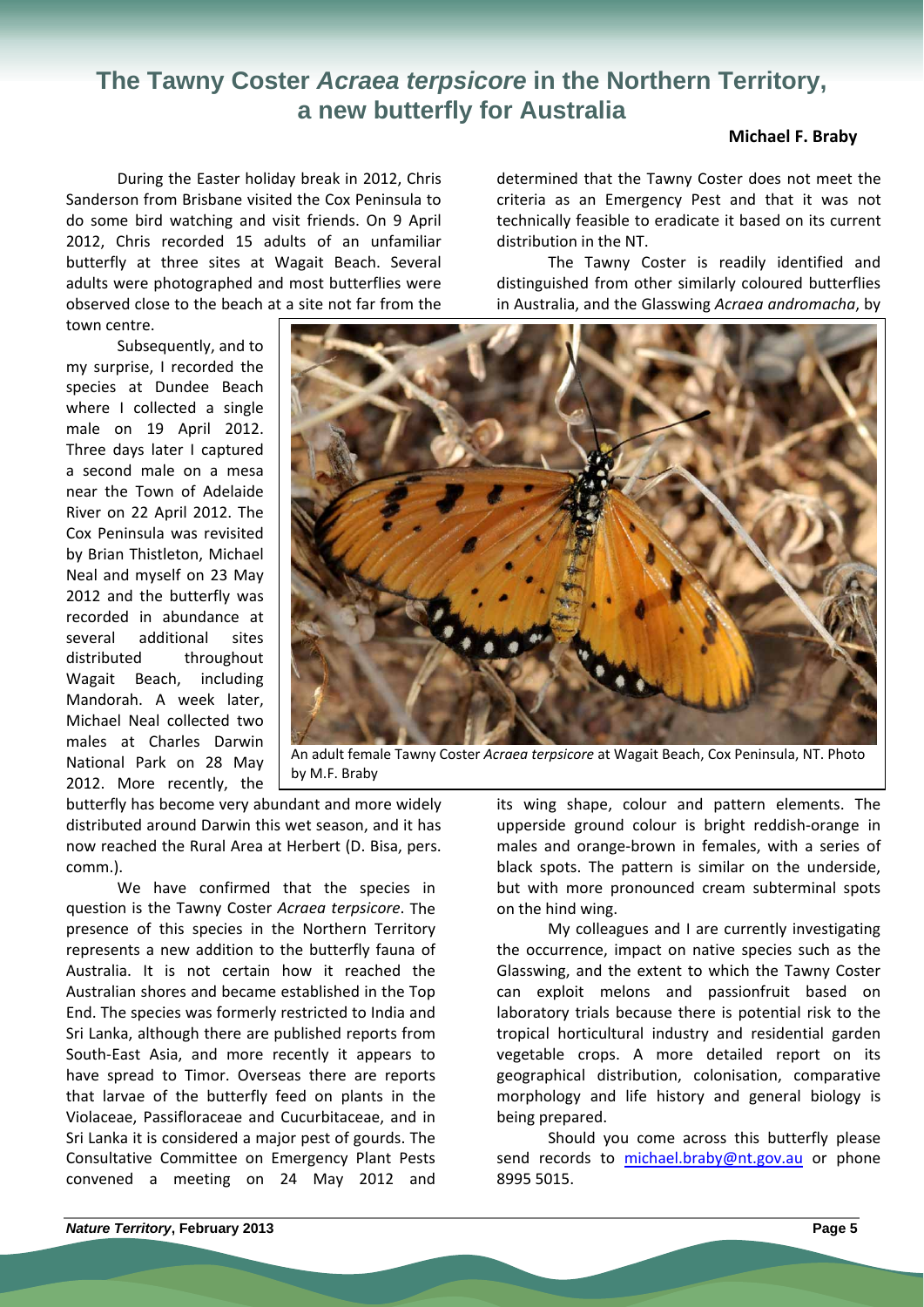# **Solar Wonderment: 2012 Cairns Total Solar Eclipse**

#### **Magen Pettit**

It's been ten years since the Moon's shadow plunged a small tract of southern Australia into daytime darkness and thousands gathered in the outback town of Ceduna, S.A., to witness a total solar eclipse. On the morning of Wednesday, 14<sup>th</sup> November 2012 at approximately 6:38am, the Pettit family from Darwin sat on Wonga Beach, just north of Port Douglas in

Far North Queensland, and experienced the descent of night during day at the latest total solar eclipse. This natural phenomenon is without doubt the most amazing spectacle in astronomy and considered by some to be the most awe‐ inspiring event Mother Nature has to offer.

A total solar eclipse occurs when the Moon passes between the Sun and the Earth, fully obscuring the Sun with its shadow bar a glowing corona of hot gases and light. Total solar eclipses are rare at any particular location because totality exists only along a narrow path on Earth's surface traced by the Moon's shadow or umbra.

The path of totality began in the Northern Territory at sunrise, when the first point of contact of the Moon's shadow with the Earth's surface



occurred north east of Ubirr Rock in Kakadu National Park. The shadow travelled east across Arnhem Land, crossing into the Gulf of Carpentaria coast at the north end of Blue Mud Bay. It reached land again on Cape York Peninsula near Wallaby Island. The centreline crossed the eastern coast 30km north of Cairns about halfway between Cairns and Port Douglas, crossing Green Island before heading southeast across the Pacific Ocean where it didn't touch land again.



In the NT, more than 200 people witnessed the total solar eclipse from an escarpment overlooking the Gurruwilny Swamp in Arnhem Land. The Indigenous community of Ramingining was the first place in Australia to view the total eclipse. It was a significant event for the Yolngu people of Arnhem Land, who celebrated the dreaming of the Sun and the Moon. In Yolngu culture, it is believed the Moon is the husband and the Sun is the wife. When the Sun and the Moon came together, that was the beginning of the marriage system.

In Queensland, the eclipse path crossed Cape York Peninsular in a roughly south easterly direction. As the umbra crossed the east coast it darkened a 200km swathe of coastline between Innisfail in the south to Cedar Bay National Park in the north (about half way between Cape Tribulation and Cooktown). For eclipse observers north or south of the

140km wide path of the umbra only a partial eclipse was visible. Totality at the centre of the umbra's path lasted for two spectacular minutes, while duration at the path's northern and southern limits was much shorter and only lasted for a few seconds.

*Images: Top Umbra on the Earth's surface as photographed by a Japanese geostationary satellite (MTSAT) during a solar eclipse in 1999 (Wikimedia commons).*

*Above: Sunrise at Wonga Beach. Clouds. OH NO! (pic: Magen Pettit) Right: The path of totality*

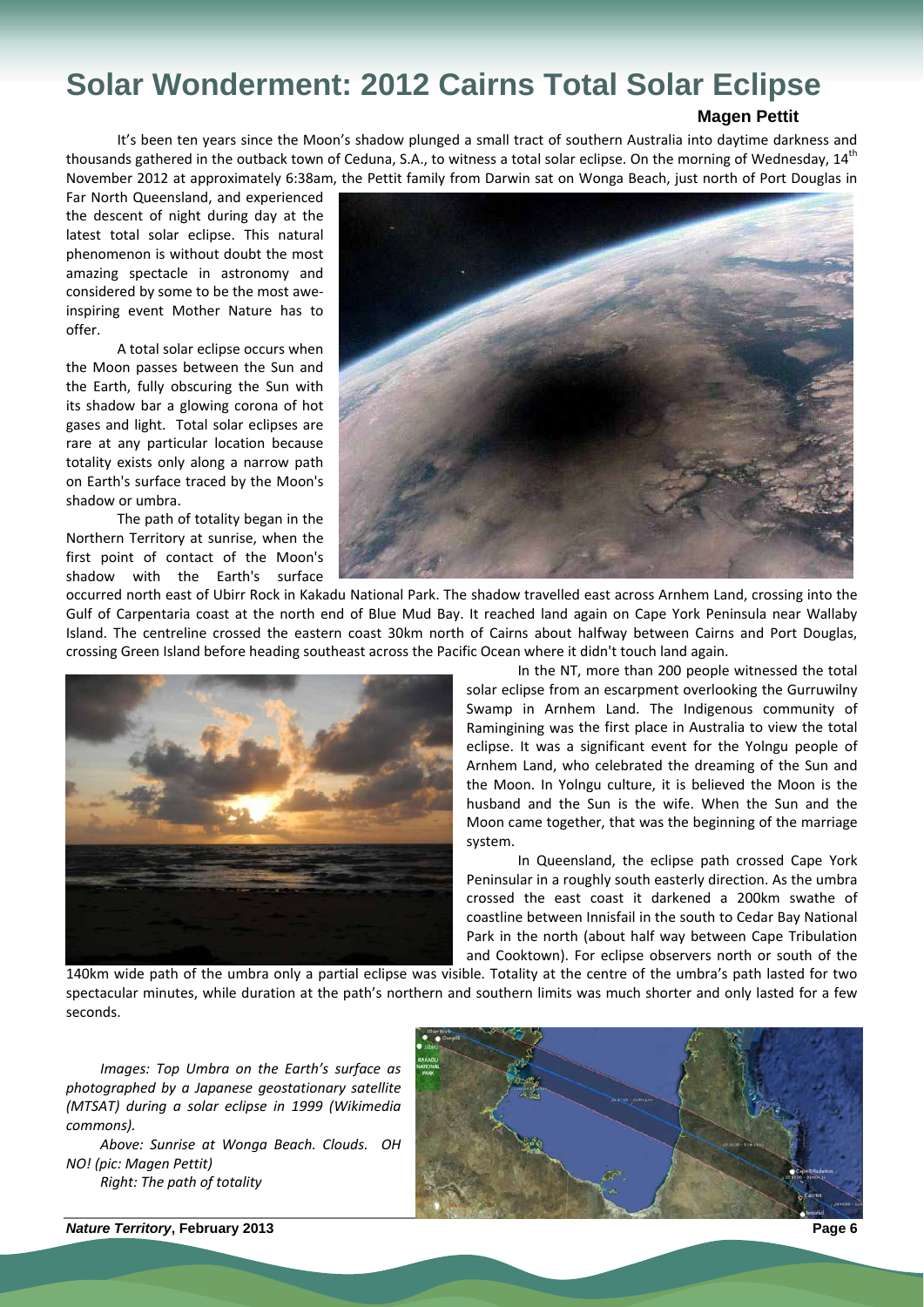I was fortunate to travel with my family to Cairns for this solar eclipse and we observed it from Wonga Beach, situated about halfway between the townships of Mossman and Daintree. On the morning of the eclipse we were more than a bit lucky that the rain from the previous night had stopped, but there were still enough clouds about to potentially spoil a view of the eclipse











Sunrise occurred at 5:34am and the partial eclipse began about ten minutes later. To prevent any eye damage, we took precautions viewing the Sun using special eclipse viewing glasses and fitted solar filter film in front of camera lenses and binoculars. It was only safe to look directly at the Sun without eye protection during the brief period of totality. The partial eclipse took approximately 54 minutes, with the Sun's disk diminishing steadily as the black body of the Moon passed over it.

As totality approached, the solar crescent became very thin. During the minute before the eclipse, the ambient light about us dimmed dramatically. The wait to see totality was over. As the Moon moved to completely obscure the Sun, the 'diamond ring' formed briefly and for the next 2 minutes (2mins 3.8secs to be exact!) our part of the world experienced totality.

The 'diamond ring' is a bright ring of light surrounding the dark lunar disk with one dazzling bright white point of light. It forms when the Sun shines between lunar mountain peaks and craters, and is one of the highlights during a total eclipse. Having witnessed it myself, I now understand why this phenomenon attracted approx. 60,000 professional astronomers and amateur eclipse chasers from all parts of the globe to travel to FNQ and photograph it. Unfortunately, a pesky cloud obscured my view during this particular moment.

The cloud that had obscured our view of the Moon and Sun during most of the period of totality passed just as the diamond ring re‐appeared signalling the end of totality. The Moon spent another hour in partial eclipse as it gradually uncovered the Sun.

It has been reported in previous solar eclipses that as totality neared, birds believing the Sun was going down, all went back to roost and became quiet, only to start calling again as the Sun re-emerged. In similar reports nocturnal insects, such as crickets and cicadas, also began their night calls and then ceased shortly after the Sun re‐emerged. It was reported the animals in Cairns Wildlife Dome on top of the Sheraton Casino went silent as the umbra passed over it. Birds, in particular, went silent and some even went back to sleep. The reactions of more than 300 birds, koalas, crocodiles, snakes and insects were observed by a team of Guam‐based researchers. If this happened at Wonga Beach we were oblivious to it. All we heard were small waves crashing and occasional excited but hushed conversations of fellow eclipse watchers.

*Images: Top to bottom shows the chronology of the eclipse from Wonga Beach, including the flirtations with clouds through the period of total eclipse. Pictures Magen Pettit.*

*Nature Territory***, February 2013****Page 7**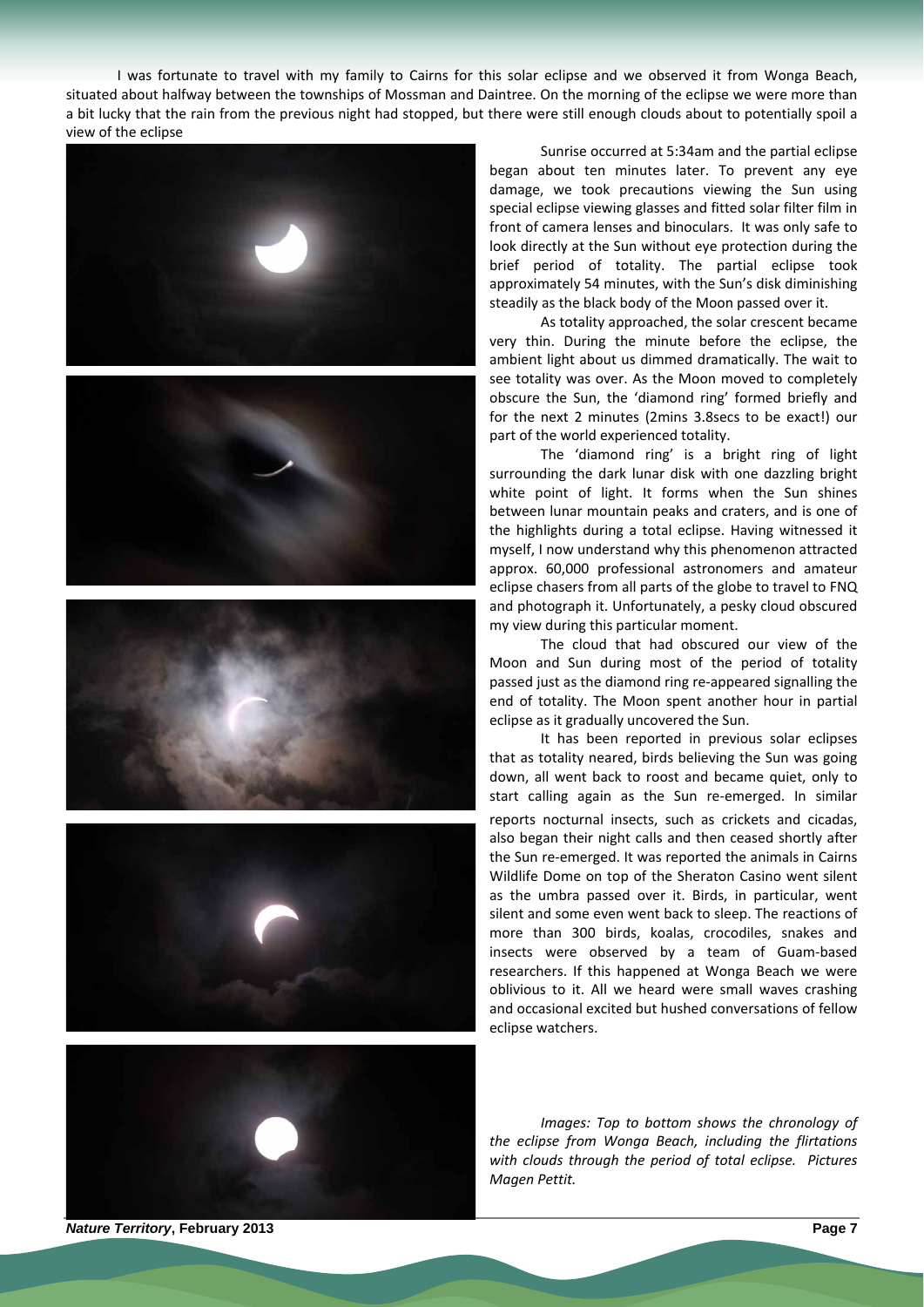This amazing event was all over by 7:40 am. A total eclipse occurs somewhere on Earth every 18 months or so, but will only recur at any given place within 360 to 410 years on average. I was fortunate to experience this once in a lifetime phenomenon on home territory, with a few precious moments of breath‐taking wonder that is forever imprinted in my memory (along with a few good photographs!).

*Right: The Pettit family, Wonga Beach, complete with funky protective eyewear!*



**Literature Review Summaries (continued from page 11)**

#### **Little known marsupials**

The Scaly‐tailed Possum (*Wyulda squamicaudata*) is restricted to the more rugged parts of the Kimberley in Western Australia. Doody *et al.* (2012) report observations of 'at least four individuals' of this poorly known possum in the east Kimberley, at El Questro station. Although known from several remote reserves in the north‐ west Kimberley, this species had not been recorded from the east Kimberly (at least in the literature) since 1917. This begs the question of whether the species is geographically restricted, is in decline, is just hard to find (it is nocturnal and secretive), or if there are insufficient researchers in the right places (steep escarpments dissected by gorges) and with the right techniques (in this case camera traps) for finding them.

A different species, *Pseudantechinus mimulus* (a False Antechinus) illustrates another issue that complicates the taxonomy and general study of small mammals in Australia; the difficulty of making correct identifications of cryptic species that were described by some fellow on the other side of the globe (London) at the turn of the century. As noted by Woolley (2012), this medium‐sized dasyurid (carnivorous) marsupial was described based on a single type specimen from Alexandria Station in 1906. At the time the station encompassed the better half of the Barkly Tableland in the NT, and it is not clear where on the station the specimen was collected (it is easy to scoff in these days of GPS accuracy, but these chaps should really have kept better records). The species was reencountered in 1967 based on a collection from the Sir Edward Pellew group of islands in the Gulf of Carpentaria, and others recorded since then bring the total to 18 specimens in museums (here and overseas), including 12 from the NT. Woolley has clearly expended considerable time and effort disentangling this particular taxonomic nightmare (there are numerous examples from the days of the gentleman naturalists) and, based primarily on dentition, Woolley concludes that the species is valid and that 'examination of specimens … in museum collections may lead to the discovery of individuals from localities other than those presently known.'

#### **Rock wallaby genetics**

**●●●●●●●●●●●●●●●●●●●●●●●●●●●●●●●●●●●**

Several papers by Potter and co-workers describe the genetic relationships of the the Short-eared Rock-wallaby (*Petrogale brachyotis*) in northern Australia. This species is fairly common across the Top End and Kimberley and is likely to be present in any area of suitably rocky country (Florence Falls is a favoured spot). Potter *et al.* (2012a) found relatively little genetic differentiation between populations, suggesting that the wallabies do, at times, move between seemingly isolated ranges and outcrops. Rock‐wallabies tend to feed at the base of outcrops, and do move around at night, hence dispersal does not seem completely unlikely. At a regional scale, Potter *et al.* (2012b) discovered 'eight geographically discrete and genetically distinct lineages' based on mitochondrial DNA. The authors suggest that there are 'lineages' in the West Kimberley, East Kimberley, Victoria River District (limited sampling) and the Top End. They posit several major geographical barriers to explain this genetic differentiation, including 'major river valleys, arid lowlands and discontinuous sandstone ranges'. However, it seems somewhat surprising that one of the groups occurred 'throughout the Top End', an area with considerable topographic variation. Strangely also, the closely related dwarf species Monjon (*P. burbidgei*) and Nabarlek (*P. concinna*) were mixed in with the short‐ears in the phylogenetic tree.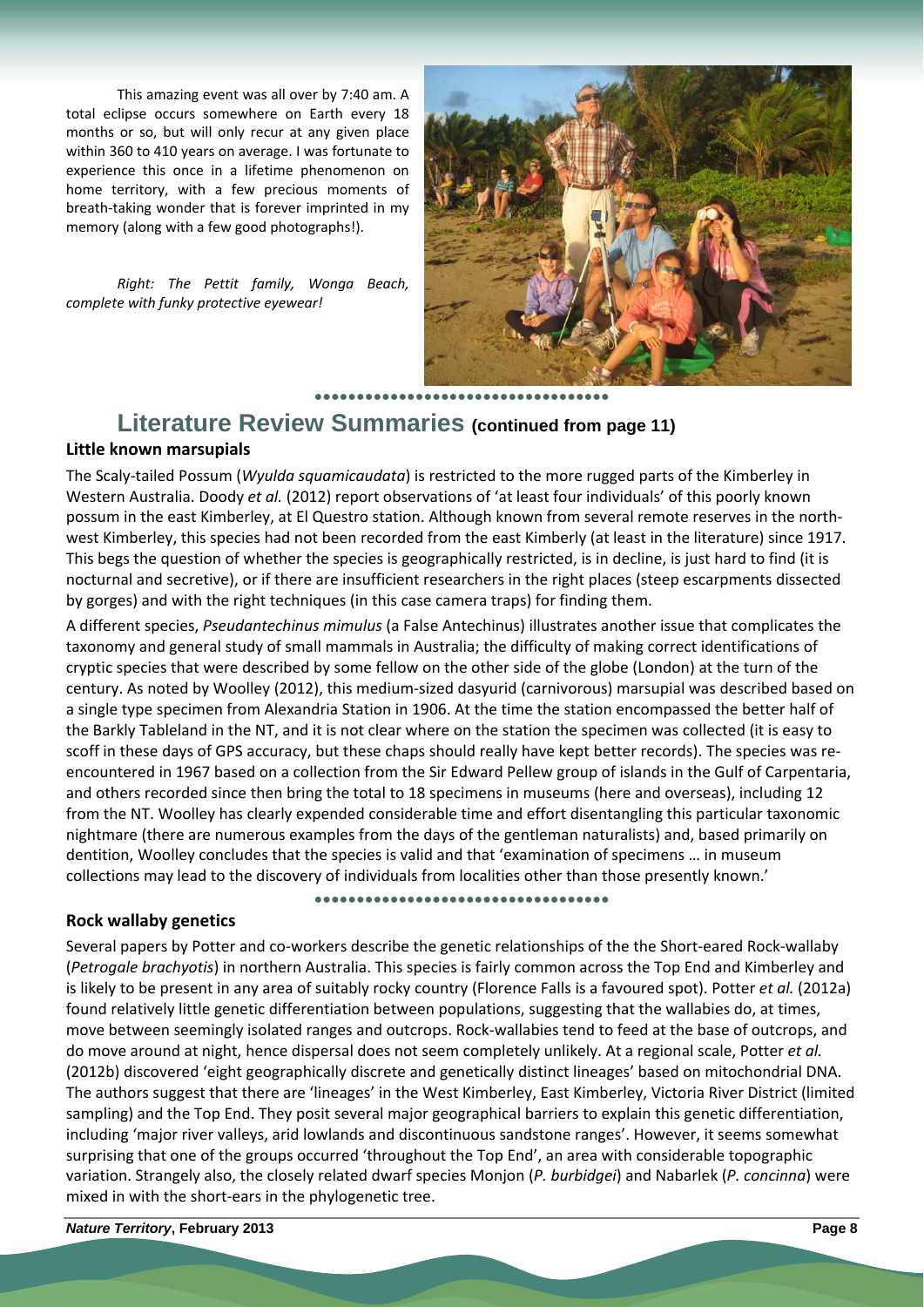### **Michael Morcombe eGuide to Australian Birds – A review**

#### **Laurie & Illona Barrand**

We have been using The Michael Morcombe eGuide for some months now and found it useful for checking on birds we see in our travels. We use the eGuide on our IPad and iPhone and there is also an Android version.

The eGuide has the same illustrations and explanatory text as the printed version, with the addition of usually one or more bird calls for each bird which can aid in identification. Searching for birds can be done in quite a few ways. The initial step is to select the area you are in, for example Top End or Kimberley which will limit only birds that could be seen in that area, so no penguins in the Top End list. For each area the list can be further refined by requesting "All" possible birds, the Usual birds seen or Vagrants.

The next searching method is the Taxonomic Index. So you might see an unknown duck, so select "Ducks, Geese, Swans" in the list and then touch the name for most likely bird or start at the beginning. All the information for that bird will come up including the calls. If not the right bird, then just press the > button to move to the next bird in the group. Also in each searching method you can turn on Compare. This shows the first bird you pick and the next bird side by side on the screen to allow for a more detailed look to check smaller markings. Only two birds can be shown at a time, but you can zoom in to any illustration by just touching the drawing.

Another search method if you know the bird name is to go to Alphabetic Index. It only has the common name in the list and the scientific name in the bird details.



Yet another search method exists called Smart Search. This uses a series of questions to refine the list of



possible birds. So you might pick – Looks like a duck, coloured black and in freshwater would give four birds that could be compared quickly.

Once a bird has been found it can be recorded for the location and date it was seen. This sighting is recorded in a My List file which can be read, printed or emailed using filters for location, bird or date. This is useful for knowing what birds you have seen and when.

Some of the gripes are that in Smart Search the descriptions are text only. Being able to see what is meant by an upturned bill or rufous colouring for beginners would be useful. Also in the sighting lists it would be useful to allow the GPS location to be automatically added to save typing the location.

The main advantage is that it is easier to carry one phone or tablet than a book and as we have several guide books in the same tablet much easier to carry them all around in the bush.

*Ed: Screenshots of the start menu of the iPhone version (above) and a typical opening page for a species account (left) are shown. I use this app regularly. My favourite feature of this app (apart from its portability) is the bird‐call library.*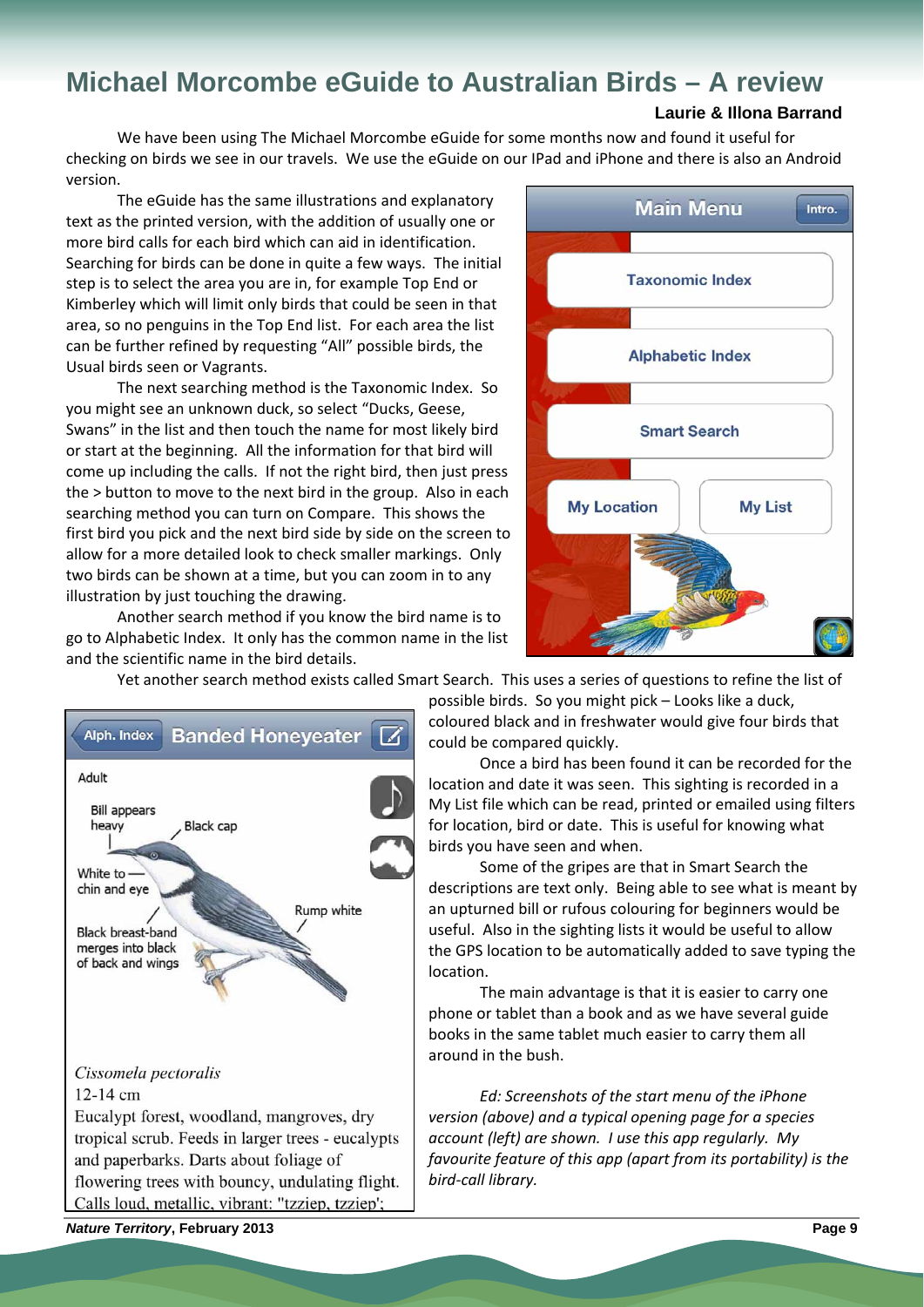# **Interesting bird sightings**<br>22 November 2012 to 30 January 2013

#### **22 Compiled by Micha Jackson and Peter Kyne**

Sightings are as reported (unvetted, unconfirmed) and have been compiled from emails sent to the NT Birds forum (http://groups.yahoo.com/group/ntbirds) moderated by Niven McCrie, postings on Birdline Northern Territory (http://www.eremaea.com/) and from correspondences with birdwatchers. Bird names follow the IOC world checklist.

| <b>Species</b>                               | Date     | Location                             | Observer/s           | Numbers/comments                      |  |
|----------------------------------------------|----------|--------------------------------------|----------------------|---------------------------------------|--|
| <b>Waterbirds, Seabirds &amp; Shorebirds</b> |          |                                      |                      |                                       |  |
| Spotted Whistling Duck                       | 24/12/12 | Leanyer Sewage Ponds                 | Dan Mantle et al.    | 1; 2nd NT record                      |  |
| <b>Freckled Duck</b>                         | 27/12/12 | Leanyer Sewage Ponds                 | <b>Clive Garland</b> | 1; rare Top End record                |  |
| <b>Pink-eared Duck</b>                       | 14/12/12 | Leanyer Sewage Ponds                 | Peter Kyne           | 41                                    |  |
| Black-backed (Little) Bittern                | 24/12/12 | Fogg Dam                             | David Webb           | 1 male; & 7/1/13 (Ian Hance et al.)   |  |
| Little Egret (nominate race)                 | 14/12/12 | Leanyer Sewage Ponds                 | Peter Kyne           | 1 Asian race, regular at site         |  |
| Lesser Frigatebird                           | 23/1/13  | Darwin Ski Club                      | Will Riddell         | 1                                     |  |
| <b>Black-tailed Nativehen</b>                | 20/12/12 | Daguargu STP                         | Marc Gardner         | $\mathbf{1}$                          |  |
| <b>Black-tailed Nativehen</b>                | 19/12/12 | Buntine Hwy, ~30km S of Victoria Hwy | Marc Gardner         |                                       |  |
| Eurasian Coot                                | 14/12/12 | Leanyer Sewage Ponds                 | Peter Kyne           | 12                                    |  |
| <b>Oriental Plover</b>                       | 9/1/13   | Nyirripi Community                   | Don Hadden           | 3                                     |  |
| Swinhoe's Snipe                              | 11/12/12 | Walker Crt, McMinns Lagoon           | Geoff Corry          | + subs. sightings of up to 20         |  |
| <b>Oriental Pratincole</b>                   | 22/12/12 | Near Cooinda, Kakadu NP              | Marc Gardner         | $400+$                                |  |
| <b>Oriental Pratincole</b>                   | 24/1/13  | <b>Tablelands Hwy</b>                | Mick Jerram          | $500+$                                |  |
| <b>Birds Of Prey</b>                         |          |                                      |                      |                                       |  |
| Eastern Grass Owl                            | 29/11/12 | Holmes Jungle                        | Will Riddell         | 1; birds first reported at site 26/09 |  |
| <b>Other Non-Passerines</b>                  |          |                                      |                      |                                       |  |
| <b>Australian Bustard</b>                    | 4/1/13   | <b>Bees Creek</b>                    | Gill Ainsworth       | 1; rare close to Darwin               |  |
| Red-backed Buttonguail                       | 17/1/13  | Florina Rd, Katherine                | Marc Gardner         |                                       |  |
| <b>Flock Bronzewing</b>                      | 20/12/12 | <b>Buntine Hwy</b>                   | Marc Gardner         |                                       |  |
| <b>Flock Bronzewing</b>                      | 24/1/13  | <b>Tablelands Hwy</b>                | Mick Jerram          | 500                                   |  |
| <b>Pacific Swift</b>                         | 7/12/12  | Katherine                            | Marc Gardner         | $70+; ++300+$ at var. Top End sites   |  |
| <b>Passerines</b>                            |          |                                      |                      |                                       |  |
| Purple-crowned Fairywren                     | 18/12/12 | Policeman's Point, Vic. River        | Marc Gardner         | Plus 2 other locations on Vic. River  |  |
| Grey-headed Honeyeater                       | 19/12/12 | Buntine Hwy, N of Top Springs        | Marc Gardner         | 3                                     |  |
| Crimson Chat                                 | 24/1/13  | <b>Tablelands Hwy</b>                | Mick Jerram          | 5                                     |  |
| Orange Chat                                  | 9/12/12  | Nyirripi Community                   | Don Hadden           |                                       |  |
| <b>Yellow Chat</b>                           | 24/1/13  | <b>Tablelands Hwy</b>                | Mick Jerram          | 20; race crocea                       |  |
| <b>Australian Magpie</b>                     | 20/12/12 | Buntine Hwy, S of Top Springs        | Marc Gardner         | 2                                     |  |
| Ground Cuckooshrike                          | 20/12/12 | <b>Buntine Hwy</b>                   | Marc Gardner         | $\mathbf{1}$                          |  |
| Ground Cuckooshrike                          | 22/12/12 | Stuart Hwy, S of Barrow Creek        | Jim Allen            | $\mathfrak{p}$                        |  |
| Common Cicadabird                            | 12/12/12 | Wadeye Sewage Ponds                  | Marc Gardner         | 2 males & 1 female                    |  |
| Tawny Grassbird                              | 14/12/12 | McDonald's car park, Katherine       | Marc Gardner         | $\mathbf{1}$                          |  |
| Spinifexbird                                 | 22/12/12 | Stuart Hwy, S of Barrow Creek        | Jim Allen            |                                       |  |
|                                              |          |                                      | Vikki & Marc         | And subsequent dates; up to $~110$ ;  |  |
| <b>Star Finch</b>                            | 15/1/13  | Florina Rd, Katherine                | Gardner              | irregular close to Katherine          |  |
| Gouldian Finch                               | 19/12/12 | Buchanan X Victoria Hwys             | Marc Gardner         | 5                                     |  |
| Gouldian Finch                               | 17/1/13  | Florina Rd, Katherine                | Marc Gardner         | $\mathbf{1}$                          |  |
| Yellow-rumped Mannikin                       | 30/11/12 | Leanyer Sewage Ponds                 | <b>Gus Daly</b>      | 1 w/ Chestnut-breasted Mannikins      |  |
| Yellow-rumped Mannikin                       | 19/12/12 | 5km east of Timber Creek             | Marc Gardner         | $40+$                                 |  |
|                                              |          |                                      | Vikki & Marc         | And subsequent dates; up to 6;        |  |
| Yellow-rumped Mannikin                       | 15/1/13  | Florina Rd, Katherine                | Gardner              | irregular close to Katherine          |  |
| Eastern Yellow Wagtail                       | 12/12/12 | Wadeye Sewage Ponds                  | Marc Gardner         | 1                                     |  |

**●●●●●●●●●●●●●●●●●●●●●●●●●●●●●●●●●●●**



For the complete program, check out www.rbg.vic.gov.au/fungimap and sign up to the Fungimap 7 mailing list **Registration opens on February 4th 2013. Places are limited so book early.**